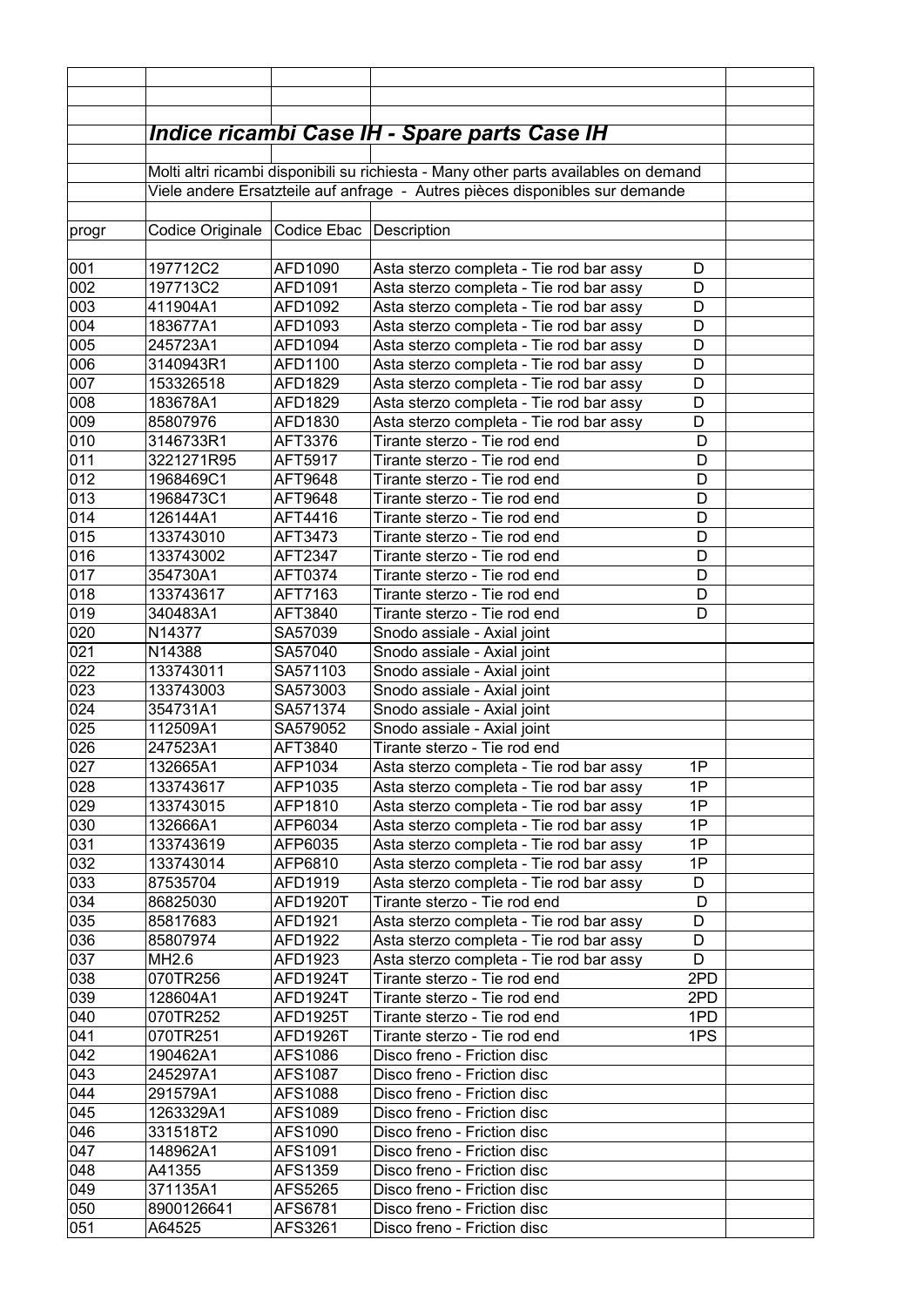|            |                                                                                      |                           | <b>Indice ricambi Case IH - Spare parts Case IH</b>                                          |  |
|------------|--------------------------------------------------------------------------------------|---------------------------|----------------------------------------------------------------------------------------------|--|
|            | Molti altri ricambi disponibili su richiesta - Many other parts availables on demand |                           |                                                                                              |  |
|            | Viele andere Ersatzteile auf anfrage - Autres pièces disponibles sur demande         |                           |                                                                                              |  |
|            |                                                                                      |                           |                                                                                              |  |
| progr      | Codice Originale                                                                     | Codice Ebac               | Description                                                                                  |  |
|            |                                                                                      |                           |                                                                                              |  |
| 052        | A133720                                                                              | <b>AFS2985</b>            | Disco freno - Friction disc                                                                  |  |
| 053<br>054 | A188853<br>A190067                                                                   | AFS6563<br>AFS4243        | Disco freno - Friction disc<br>Disco freno - Friction disc                                   |  |
| 055        | D70672                                                                               | AFS4265                   | Disco freno - Friction disc                                                                  |  |
| 056        | E159992                                                                              | AFS2829                   | Disco freno - Friction disc                                                                  |  |
| 057        | 92935C3                                                                              | AFS7783                   | Disco freno - Friction disc                                                                  |  |
| 058        | 100050A1                                                                             | AFS2893                   | Disco freno - Friction disc                                                                  |  |
| 059        | 119433A1                                                                             | AFS2811                   | Disco freno - Friction disc                                                                  |  |
| 060        | 120488C1                                                                             | AFS7393                   | Disco freno - Friction disc                                                                  |  |
| 061        | 146055A1                                                                             | AFS7231                   | Disco freno - Friction disc                                                                  |  |
| 062        | 190462A1                                                                             | AFS2823                   | Disco freno - Friction disc                                                                  |  |
| 063        | 291578A1                                                                             | AFS4995                   | Disco freno - Friction disc                                                                  |  |
| 064        | 291579A1                                                                             | AFS4993                   | Disco freno - Friction disc                                                                  |  |
| 065<br>066 | 357534A1<br>366999A1                                                                 | AFS3659<br>AFS5271        | Disco freno - Friction disc<br>Disco freno - Friction disc                                   |  |
| 067        | 401716R3                                                                             | AFS3143                   | Disco freno - Friction disc                                                                  |  |
| 068        | 1263329H1                                                                            | AFS3575                   | Disco freno - Friction disc                                                                  |  |
| 069        | 237018A1                                                                             | AFA1142                   | Disco freno intermedio - Steel friction disc                                                 |  |
| 070        | 291580A1                                                                             | AFA1143                   | Disco freno intermedio - Steel friction disc                                                 |  |
| 071        | 1276804A1                                                                            | AFA1144                   | Disco freno intermedio - Steel friction disc                                                 |  |
| 072        | 8900126637                                                                           | AFA1145                   | Disco freno intermedio - Steel friction disc                                                 |  |
| 073        | 401717R1                                                                             | AFA1146                   | Disco freno intermedio - Steel friction disc                                                 |  |
| 074        | 8900126635                                                                           | AFA4288                   | Disco freno intermedio - Steel friction disc                                                 |  |
| 075        | 367000A1                                                                             | AFA5274                   | Disco freno intermedio - Steel friction disc                                                 |  |
| 076        | 371134A1                                                                             | AFA5270                   | Disco freno intermedio - Steel friction disc                                                 |  |
| 077        | D72327                                                                               | AFA1324                   | Disco freno intermedio - Steel friction disc                                                 |  |
| 078<br>079 | D72803                                                                               | AFA1216<br><b>AFA7228</b> | Disco freno intermedio - Steel friction disc<br>Disco freno intermedio - Steel friction disc |  |
| 080        | D131147<br>D3145322                                                                  | AFA6698                   | Disco freno intermedio - Steel friction disc                                                 |  |
| 081        | E135225                                                                              | AFA3596                   | Disco freno intermedio - Steel friction disc                                                 |  |
| 082        | E135271                                                                              | AFA3602                   | Disco freno intermedio - Steel friction disc                                                 |  |
| 083        | 92934C2                                                                              | AFA7888                   | Disco freno intermedio - Steel friction disc                                                 |  |
| 084        | 100049A1                                                                             | AFA2896                   | Disco freno intermedio - Steel friction disc                                                 |  |
| 085        | 119430A1                                                                             | AFA3608                   | Disco freno intermedio - Steel friction disc                                                 |  |
| 086        | 181159A1                                                                             | AFA2828                   | Disco freno intermedio - Steel friction disc                                                 |  |
| 087        | 181162A1                                                                             | AFA3904                   | Disco freno intermedio - Steel friction disc                                                 |  |
| 088        | 237019A1                                                                             | AFA5382                   | Disco freno intermedio - Steel friction disc                                                 |  |
| 089        | 237023A1                                                                             | AFA3906                   | Disco freno intermedio - Steel friction disc                                                 |  |
| 090        | 401717R1                                                                             | AFA3148                   | Disco freno intermedio - Steel friction disc                                                 |  |
| 091<br>092 | 1276804H1                                                                            | AFA3948                   | Disco freno intermedio - Steel friction disc                                                 |  |
| 093        | 8900126637<br>1.33.135.113                                                           | AFA4282<br>BT34.259CN     | Disco freno intermedio - Steel friction disc<br>Pompa freno - Brake master cylinder          |  |
| 094        | 1.33.135.417                                                                         | BT34.259CN                | Pompa freno - Brake master cylinder                                                          |  |
| 095        | 1287734C92                                                                           | BBJ34.8141                | Pompa freno - Brake master cylinder                                                          |  |
| 096        | 226301A1                                                                             | BBJ34.8141                | Pompa freno - Brake master cylinder                                                          |  |
| 097        | 1287846C91                                                                           | BBJ34.8141                | Pompa freno - Brake master cylinder                                                          |  |
| 098        | 1287734C91                                                                           | BBJ34.8141                | Pompa freno - Brake master cylinder                                                          |  |
| 099        | 102027A1                                                                             | BBJ34.8141                | Pompa freno - Brake master cylinder                                                          |  |
| 100        | 1287843C91                                                                           | BBT100.204                | Pompa freno - Brake master cylinder                                                          |  |
| 101        | 1287843C92                                                                           | BBT100.204                | Pompa freno - Brake master cylinder                                                          |  |
| 102        | 527542R91                                                                            | BBJ34.8121                | Pompa freno - Brake master cylinder                                                          |  |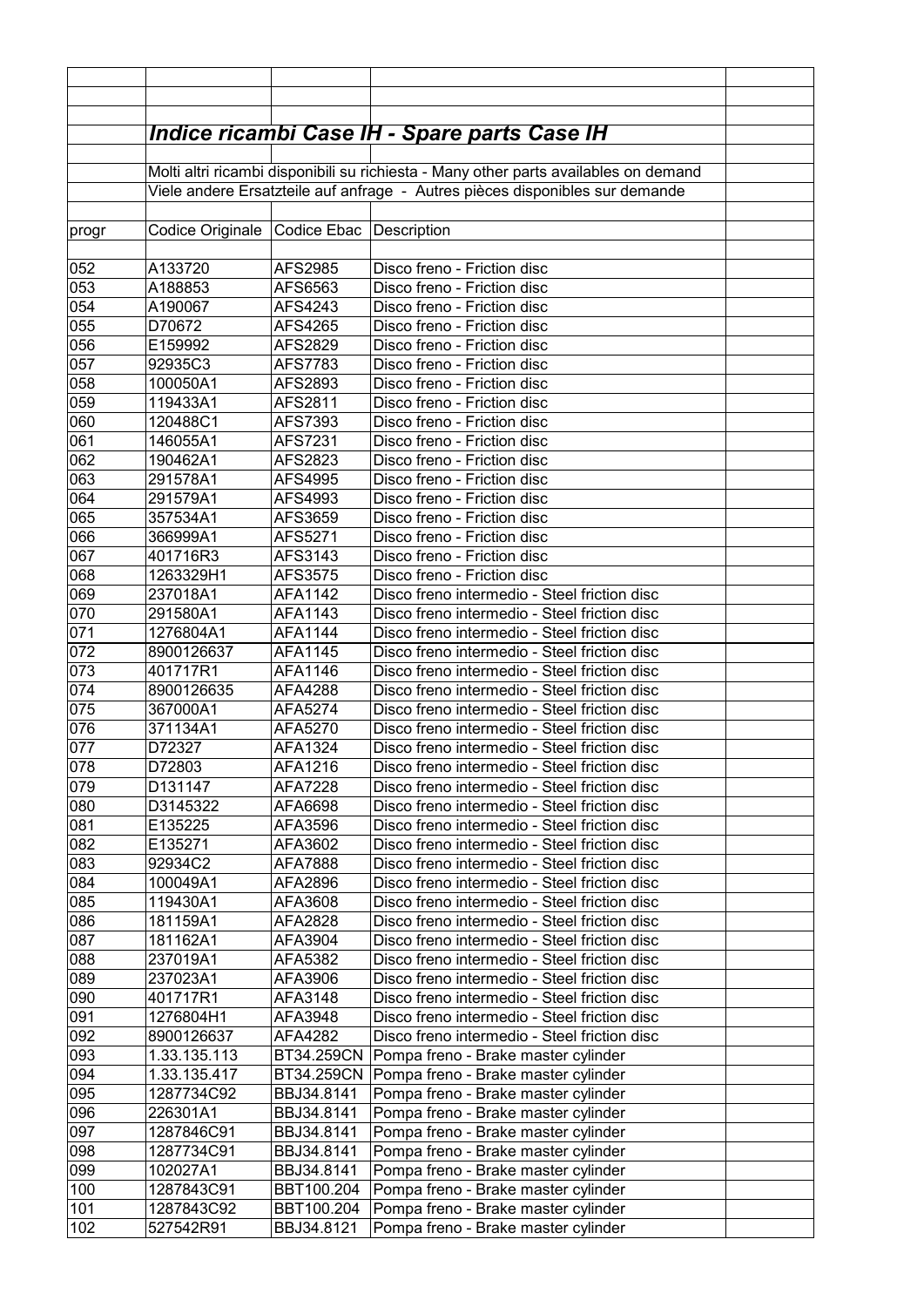| Indice ricambi Case IH - Spare parts Case IH<br>Molti altri ricambi disponibili su richiesta - Many other parts availables on demand<br>Viele andere Ersatzteile auf anfrage - Autres pièces disponibles sur demande<br>Codice Originale<br>Codice Ebac<br>Description<br>∣progr<br>103<br>527542R92<br>BBJ34.8121<br>Pompa freno - Brake master cylinder<br>104<br>Pompa freno - Brake master cylinder<br>3223077R91<br>BKW64030<br>Pompa freno - Brake master cylinder<br>105<br>3402462R91<br>BKW64030<br>Pompa freno - Brake master cylinder<br>106<br>133135155<br>BKW75030<br>Pompa freno - Brake master cylinder<br>107<br>133135418<br>BKW75030<br>Pompa freno - Brake master cylinder<br>108<br>BKW40040<br>K950544 |     |            |          |                                     |  |
|------------------------------------------------------------------------------------------------------------------------------------------------------------------------------------------------------------------------------------------------------------------------------------------------------------------------------------------------------------------------------------------------------------------------------------------------------------------------------------------------------------------------------------------------------------------------------------------------------------------------------------------------------------------------------------------------------------------------------|-----|------------|----------|-------------------------------------|--|
|                                                                                                                                                                                                                                                                                                                                                                                                                                                                                                                                                                                                                                                                                                                              |     |            |          |                                     |  |
|                                                                                                                                                                                                                                                                                                                                                                                                                                                                                                                                                                                                                                                                                                                              |     |            |          |                                     |  |
|                                                                                                                                                                                                                                                                                                                                                                                                                                                                                                                                                                                                                                                                                                                              |     |            |          |                                     |  |
|                                                                                                                                                                                                                                                                                                                                                                                                                                                                                                                                                                                                                                                                                                                              |     |            |          |                                     |  |
|                                                                                                                                                                                                                                                                                                                                                                                                                                                                                                                                                                                                                                                                                                                              |     |            |          |                                     |  |
|                                                                                                                                                                                                                                                                                                                                                                                                                                                                                                                                                                                                                                                                                                                              |     |            |          |                                     |  |
|                                                                                                                                                                                                                                                                                                                                                                                                                                                                                                                                                                                                                                                                                                                              |     |            |          |                                     |  |
|                                                                                                                                                                                                                                                                                                                                                                                                                                                                                                                                                                                                                                                                                                                              |     |            |          |                                     |  |
|                                                                                                                                                                                                                                                                                                                                                                                                                                                                                                                                                                                                                                                                                                                              |     |            |          |                                     |  |
|                                                                                                                                                                                                                                                                                                                                                                                                                                                                                                                                                                                                                                                                                                                              |     |            |          |                                     |  |
|                                                                                                                                                                                                                                                                                                                                                                                                                                                                                                                                                                                                                                                                                                                              |     |            |          |                                     |  |
|                                                                                                                                                                                                                                                                                                                                                                                                                                                                                                                                                                                                                                                                                                                              |     |            |          |                                     |  |
|                                                                                                                                                                                                                                                                                                                                                                                                                                                                                                                                                                                                                                                                                                                              |     |            |          |                                     |  |
|                                                                                                                                                                                                                                                                                                                                                                                                                                                                                                                                                                                                                                                                                                                              |     |            |          |                                     |  |
|                                                                                                                                                                                                                                                                                                                                                                                                                                                                                                                                                                                                                                                                                                                              |     |            |          |                                     |  |
|                                                                                                                                                                                                                                                                                                                                                                                                                                                                                                                                                                                                                                                                                                                              |     |            |          |                                     |  |
|                                                                                                                                                                                                                                                                                                                                                                                                                                                                                                                                                                                                                                                                                                                              | 109 | 3141682R92 | BKW84030 | Pompa freno - Brake master cylinder |  |
| Pompa freno - Brake master cylinder<br>110<br>3145559R91<br>BKW55030                                                                                                                                                                                                                                                                                                                                                                                                                                                                                                                                                                                                                                                         |     |            |          |                                     |  |
| Pompa frizione - Clutch master cylinder<br>111<br>133123004<br>BKW41130                                                                                                                                                                                                                                                                                                                                                                                                                                                                                                                                                                                                                                                      |     |            |          |                                     |  |
| 112<br>Cilindretto frizione - Clutch slave cylinder<br>K203416<br>BKW60040                                                                                                                                                                                                                                                                                                                                                                                                                                                                                                                                                                                                                                                   |     |            |          |                                     |  |
| 113<br>Cilindretto frizione - Clutch slave cylinder<br>K200219<br>BKW80040                                                                                                                                                                                                                                                                                                                                                                                                                                                                                                                                                                                                                                                   |     |            |          |                                     |  |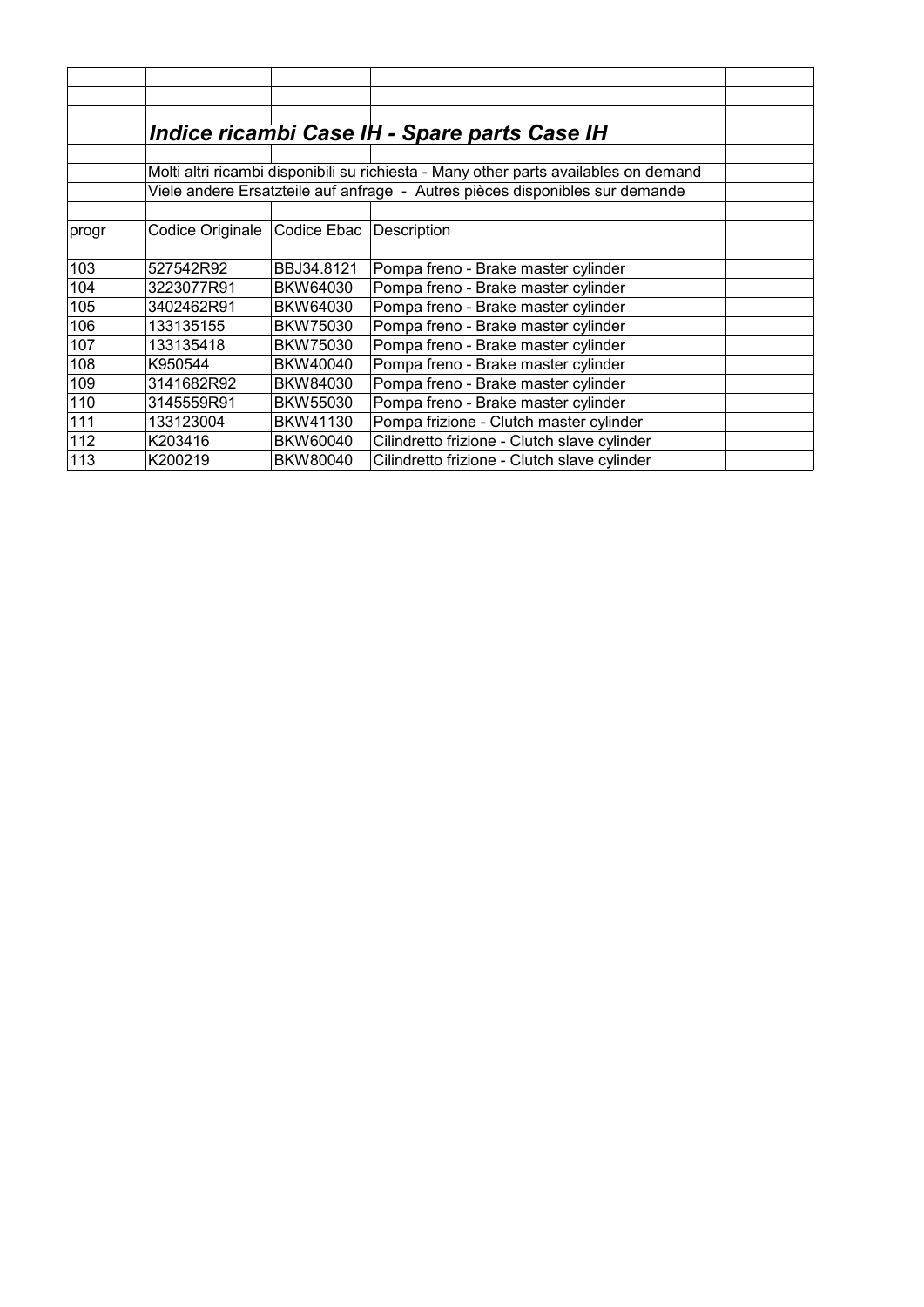



|           | က္တ | Ricambi EBAC<br>an mara ta |        |
|-----------|-----|----------------------------|--------|
|           | 30  | 150                        |        |
| Ebac code |     | Description                |        |
| BT138.208 |     | Brake master cylinder      |        |
|           |     |                            |        |
|           |     |                            | Pag 01 |
|           |     |                            |        |

*Ricambi EBAC Via M. Buonarroti N° 11 - 42023 - Cadelbosco Sopra - Reggio Emilia - ITALY* www.ricambiebac.it - info@ricambiebac.it - P.I. 02481240352 - tel/fax +390522917720